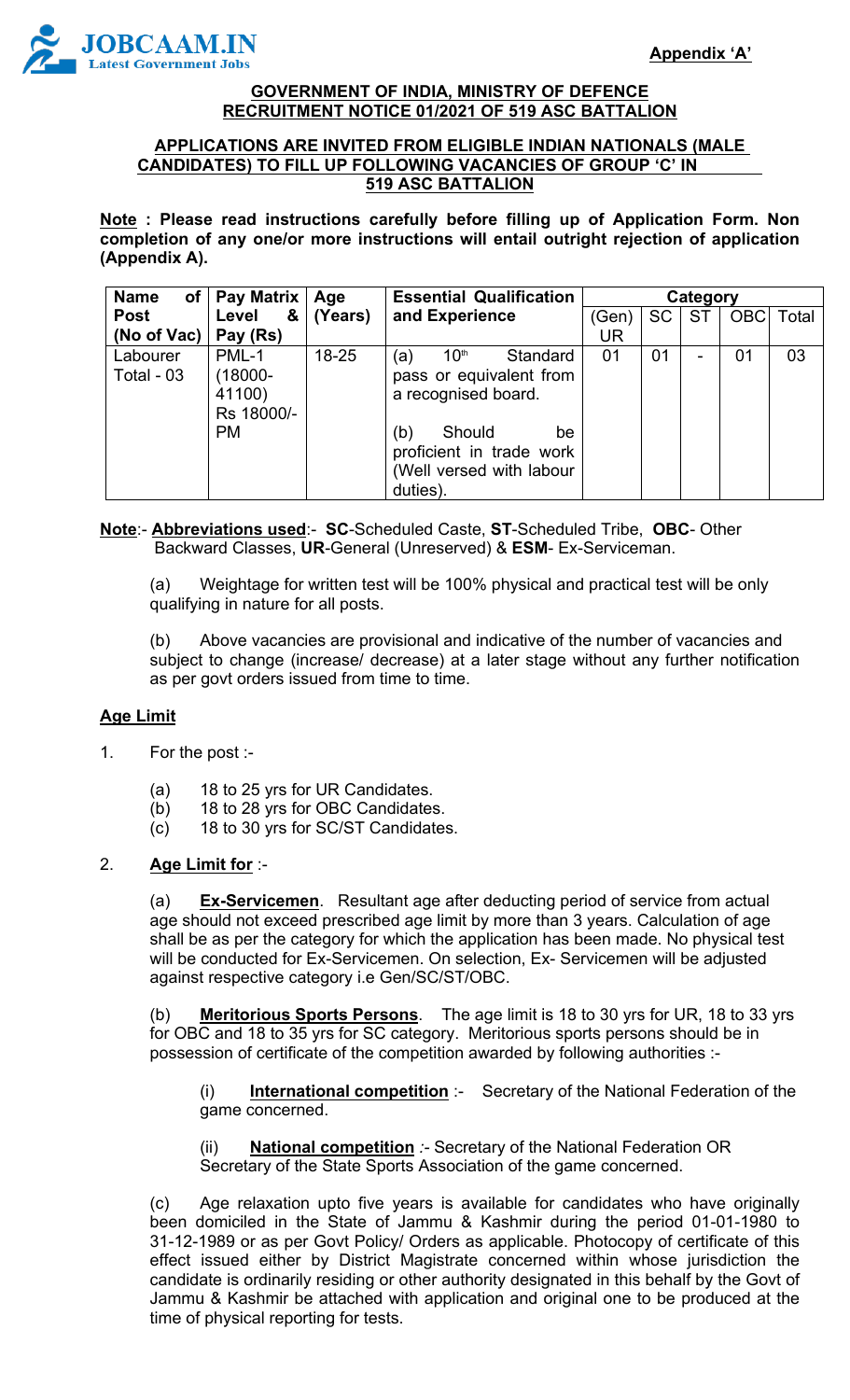(d) Age relaxable for government servants for the post of labour upto the age of 40 years in the case of Gen/UR candidates and upto 45 years in the case of candidates belonging to the SC/OBC category.

(e) No age relaxation is admissible to SC/OBC candidates applying against unreserved posts.

3. **The lower/upper age limits prescribed for the post i.e cutoff date will be 30 days from the date of publication of this advertisement i.e the last date of receipt of application by appointing authority.** 

### **PROBATION PERIOD AND SERVICE LIABILITY**

4. All posts are temporary but likely to be permanent after a probation period of two years from the physical date of appointment.

5. Candidates after selection will be subject to all India Service Liability Rule, Field Service Rules and Army Act 1950. **(All India Liability - candidates can be transferred to anywhere in India including field area transfer liability**).

### **PHYSICAL/PRACTICAL & WRITTEN TEST**

6. The Board of Officer (s) will be detailed to conduct test, practical test and written tests. The pattern of physical and practical test will be decided by Board of Officer (s) so detailed and will be 'Qualifying' in nature. The marks obtained in these tests will not form part of overall merit of the candidates.

7. The Unit/ Government will not (**WILL NOT**) be responsible to pay for any damages in case of injury/death to/of any candidate during various tests and thereafter.

### 8. **Physical standards for Labourer category**

(i) Height without shoes : 165 cms, provided that a concession of 2.5 cms in height shall be allowed for members of Scheduled Tribes.

- (ii)  $\left\langle \text{Check (Un-expanded)} \right\rangle$   $\left\langle \text{Check (Un-expanded)} \right\rangle$   $\left\langle \text{Check (Svermment Jobs)} \right\rangle$
- (iii) Chest (on-expansion) Min 85 cms.
- (iv) Weight 50 Kgs (minimum)
- (v) Loading/ unloading upto 50 kgs gunny bags and carrying for 20 meter x 10 times.

(v) Any other physical tests will be carried out as decided by the Board of Officers to maintain commonality/transparency of the tests. Candidates will be disqualified immediately on failing to qualify any of the event and will not (WILL NOT) be permitted to appear in next event/subsequent tests. The candidate will be immediately escorted out of unit premises/test venue.

9. **Written Test**. The written test will form overall merit and minimum and passing marks are 33%. The written test will comprise of four parts as per the details mentioned below. The Questions-paper-cum-Answer Sheet of written test will be bilingual i.e in English and Hindi. However, the questions on the portion of English language will be in English and to be answered in English only. The general details of written test will be as under mentioned :-

| Paper    | Subject (All parts will   | No of     | <b>Marks</b> | Minimum      | <b>Negative</b> | Total    |  |
|----------|---------------------------|-----------|--------------|--------------|-----------------|----------|--|
|          | be objective Multiple     | Questions |              | Passing      | Marking         | Duration |  |
|          | Choice Type)              |           |              | <b>Marks</b> |                 |          |  |
| Part-I   | General Intelligence      | 25        | 25           | 33%          | 0.25            | 2 hrs    |  |
| Part-II  | English Language          | 50        | 50           |              | marks for       |          |  |
| Part-III | <b>Numerical Aptitude</b> | 25        | 25           |              | each            |          |  |
| Part-IV  | General Awareness         | 50        | 50           |              | wrong           |          |  |
|          | (Including)<br>trade      |           |              |              | answer          |          |  |
|          | specific questions)       |           |              |              | will<br>be      |          |  |
|          |                           |           |              |              | deducted        |          |  |
|          | Total                     | 150       | 150          |              |                 |          |  |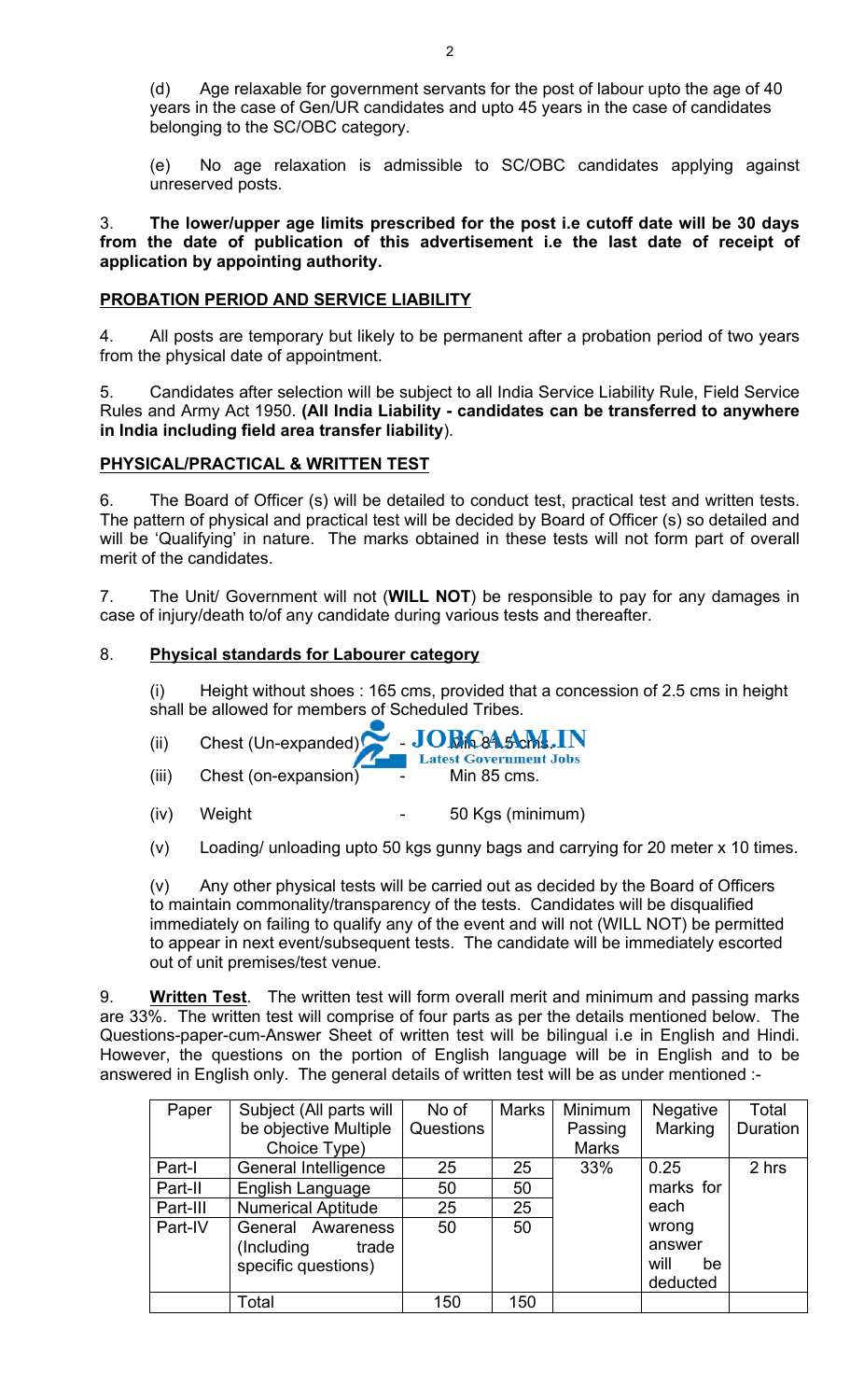(a) Syllabus will be commensurate to educational standards of  $10<sup>th</sup>$  Class or equivalent.

### (b) **Written Test Part-I, II, III & IV details**.

**Part-I - General Intelligence**: The test will include questions on analogies, similarities and differences, space visualization, problem solving, analysis, judgment, decision making, visual memory, discriminating observation, relationship concepts, verbal and figure classification, arithmetical number series, non verbal series etc. The test will also include questions designed to test the candidate's abilities to deal with abstract ideas and symbols and their relationship, arithmetical computation and other analytical functions.

(ii) **Part-II - English Language**:- In addition to the testing of candidates understanding of the English Language, its vocabulary, grammar, sentence structure, synonyms/antonyms and its correct usage, etc.

(iii) **Part-III - Numerical Aptitude**:- This paper will include questions on problems relating to Number Systems, Computations of whole Numbers. Decimals and Fractions and relationship between Numbers, Fundamental arithmetical operations, Percentage, Ratio and Proportion, Averages, Interest, Profit and Loss, Discount, use of Tables and Graphs, Mensuration, Time and Distance Ratio and Time and Work etc.

(iv) **Part-IV - General Awareness**:- Questions will be designed to test the ability of the candidate's general awareness of the environment around him and its application to society. Questions will also be designed to test knowledge of current events and of such matters of everyday observation and experience in their scientific aspects as may be expected of an educated person. The test will also include questions relating to India and its neighboring countries especially pertaining to Sports, History, Culture, Geography, Economic scene, General Polity including Indian Constitution, and Scientific Research and question related to trade work etc. These questions will be such that they do not require a special study of any discipline.

**Note** :- The above pattern is only a guideline and subject to any changes as per requirement of testing as deemed fit by the board.

- 10. Selection will also be subject to the following conditions :-
	- (a) Medical Fitness Tests.
	- (b) Verification of Character and Antecedents.

(c) Verification of SC/ST and OBC status (Belonging/ Not Belonging to creamy layer).

- (d) Verification of Education qualification certificates & Experience certificates.
- (e) Verification of all Certificates/ documents from issuing Authority.

11. Verification of all documents mentioned at Para 10 (b) to (e) are required to be verified within 90 days of initial dispatch of letters to various departments/agencies etc for document verification. In case any / some/ all such letters draw no response within this stipulated time the candidature of the candidate (s) will stand terminated. 90 days time is sufficient for dispatching reminders and leveraging provisions of RTI Act 2005.

12. It may be noted that document verification is just another stage in the selection process. Merely being called for verification of documents does not indicate that his/ her name will also appear in the final merit list. There may occur changes in the merit position including exclusion from the zone of consideration. Candidature of candidate may be cancelled at any stage of the recruitment in case of violation of necessary instructions/conditions/eligibility.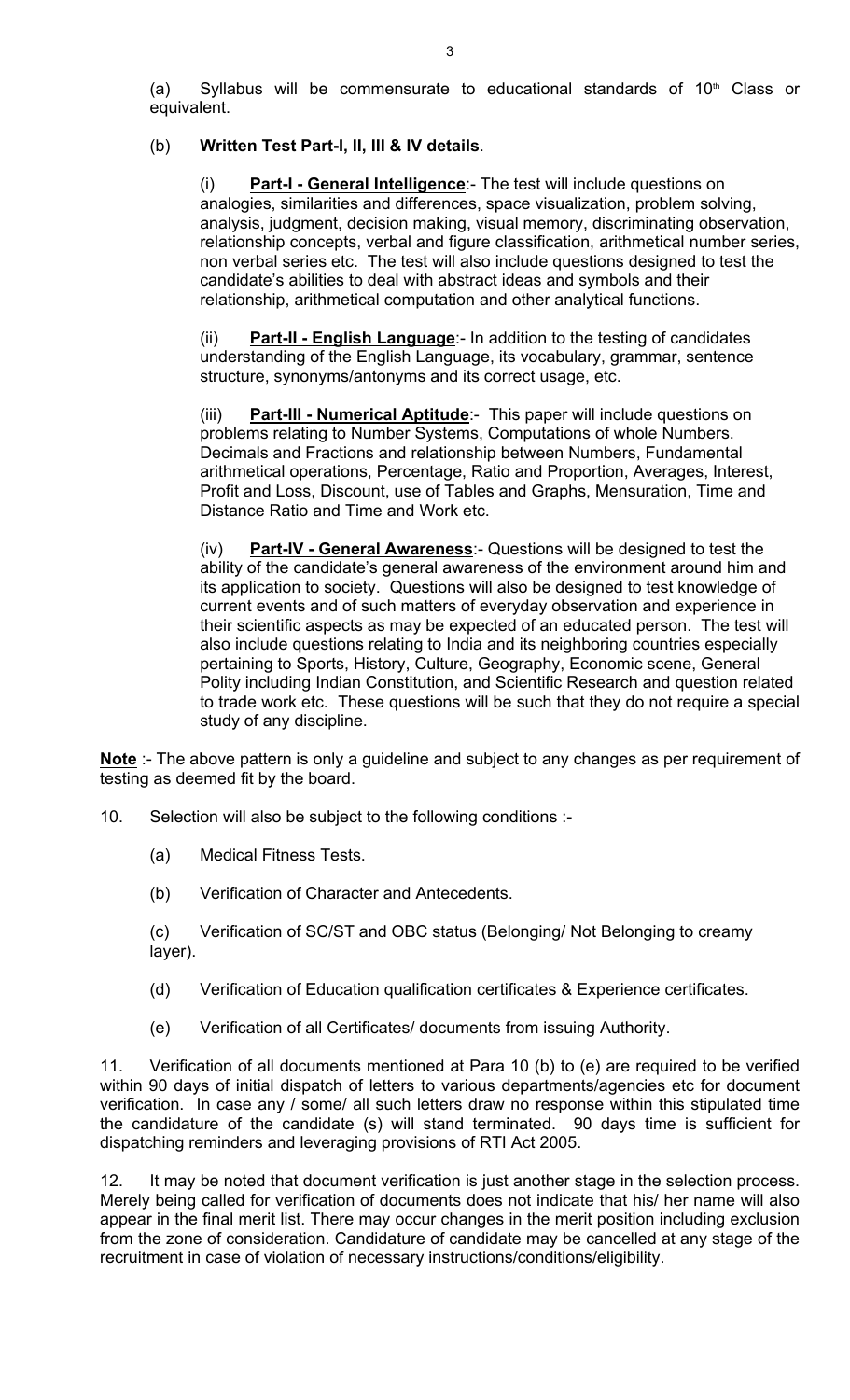13. Documents verification/tests will be held at reception Centre of **519 ASC Battalion**, **Pattan, District- Baramulla, State- Jammu and Kashmir, PIN- 193121** or at a place decided and promulgated by Appointment Authority on dates mentioned in the Acknowledgement Card (Annexure II). Applicants should report to 519 ASC Battalion or the place as directed on the date and time of test/interview as mentioned therein. No separate letter will be issued for the same. Acknowledgement Card will be dispatched by Registered Post to only those applicants whose applicants and all supporting documents are found completed and correct in terms of age, mandatory educational qualification and other parameters as mentioned above. Incomplete applications will be rejected and no correspondence will be made/ entertained in this regard. Candidates not in possession of the Acknowledgement card will stand automatically disqualified. The tests will be conducted over a period of six to eight **(6-8) days** and candidates should be prepared for the same. No lodging and boarding or travelling allowance will be provided by this Unit/Govt.

# **HOW TO APPLY APPLY CONCORDINAL SUBCAAM.IN**

14. Candidates fulfilling the conditions can submit their application only by **REGISTERED/SPEED/ORDINARY POST** as per the format given at Annexure I & II in this advertisement and must attach duly self attested photocopies of under mentioned documents from (a) to (f) as applicable duly self attested photograph and documents should be self attested alongwith the application. Original certificates are not (NOT) to be dispatched with application form and should be brought in person on the day of the written test. Dispatch of original documents will entail outright rejection and this unit will not be responsible for any loss of original docus :-

(a) Education Qualification Certificate.

(b) Caste Certificate (For SC/ST/OBC issued by authorised Govt agency as applicable).

- (c) Discharge Certificate where applicable (for Ex-serviceman).
- (d) Birth Certificate.
- (e) Domicile Certificate.
- (f) Aadhaar Card.

15. **Candidates will enclose a Self Addressed Envelope, affixing Postal Stamps of Rs 25/-** alongwith the application required for dispatch of Acknowledgement / Admit Card. **The candidates are required to super scribe on top of the envelope "APPLICATION FOR THE POST OF "LABOURER" ALONGWITH SELF & FATHER's NAME AND FORWARD TO RECRUITMENT CELL 519 ASC BATTALION PATTAN, DISTRICT- BARAMULLA, STATE - JAMMU AND KASHMIR, PIN- 193121**. Address as per Annexure III. Acknowledgement/ Admit Card duly self attested to be typed on separate A4 size plain papers as per Annexure II. Application will not (WILL NOT) be entertained without Annexure II or non receipt of separate envelop duly affixed with stamps of Rs 25/- and after the closing date i.e **30 days** from the date of publication of this advertisement notice in Employment News and/ or other Newspapers. **519 ASC Battalion**, **Pattan, District- Baramulla, State- Jammu and Kashmir, PIN- 193121** will not be responsible for any postal delays and no application will be entertained after the due date.

16. Individuals who have furnished wrong information in the application form or attached false certificates to avail benefits/ reservation, falsified wrong information on the application form regarding relatives or who have fully or partially suppressed any material information shall be liable to cancellation of candidature at any stage of recruitment process and/ or termination of service, if the candidate has been selected.

### **GENERAL INSTRUCTIONS**

17. Before applying for the post, the candidates should ensure that he fulfills the eligibility and other criteria. Recruitment authorities would be free to reject application not fulfilling the requisite criteria, at any stage of recruitment and if erroneously appointed, such candidates shall be liable to termination from service if appointed.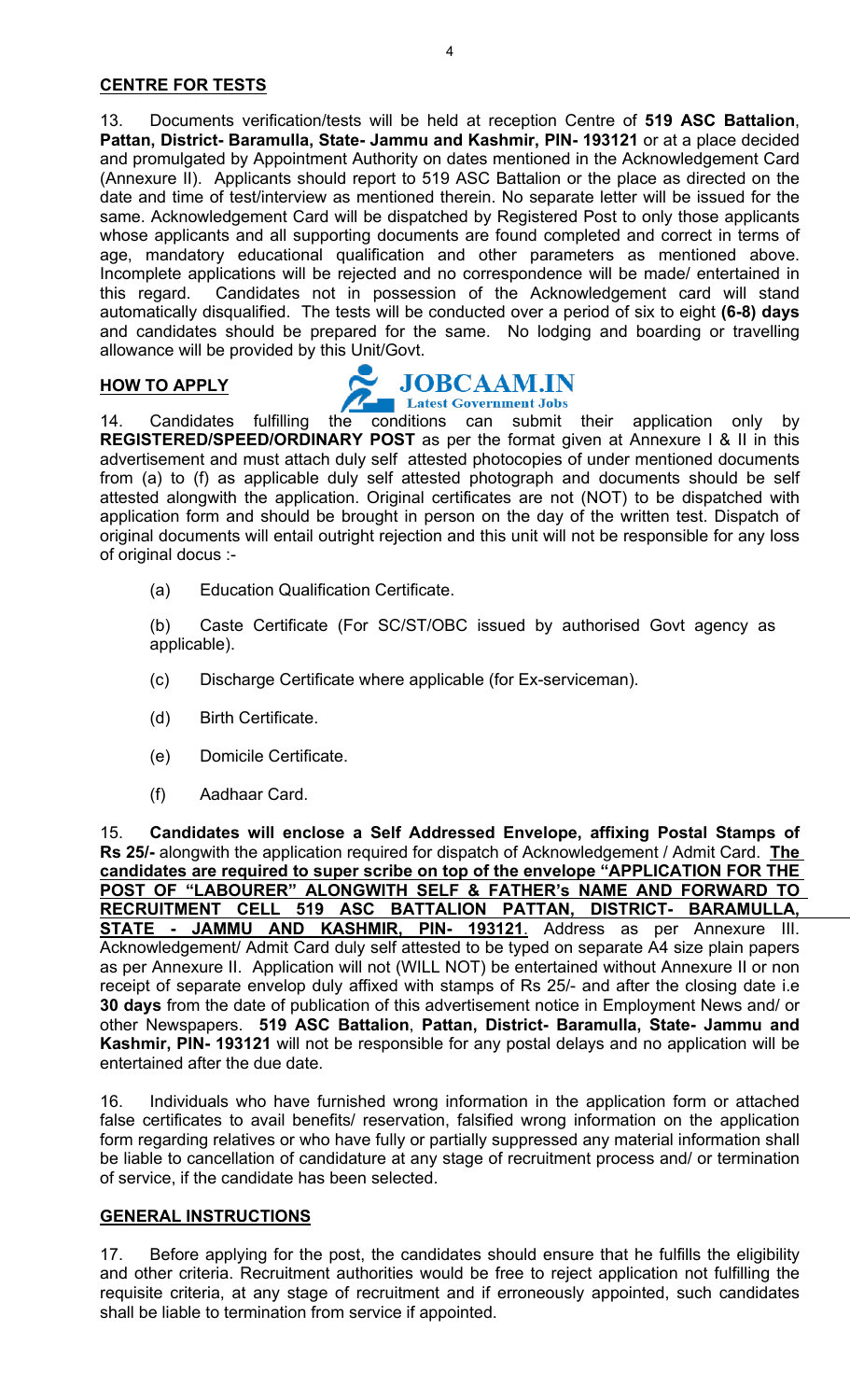18. No **(NO)** application will be accepted in person by hand or through any representative. The application must be posted to the addressee only under **REGISTERED/ SPEED POST/ NORMAL POST.** Applications posted through Courier will not (**WILL NOT**) be accepted. The unit will not (**WILL NOT**) be responsible for any kind of postal delay, either in receipt of application or in dispatch of acknowledgement cards. Two applications will not (**WILL NOT**) be accepted in a single envelop.

19. No (**NO**) traveling allowance will be admissible for physical/practical/written tests. Candidates will make their own boarding/ lodging arrangement for test. 519 ASC Bn will not (**WILL NOT**) be responsible to pay for any damages in case of injury/ death of candidate during various tests.

20. Application which is incomplete, incorrect, wrongly filled, without signature, without photograph, photo with wearing cap and goggles/ coloured glasses, or without enclosing self attested copies of photographs/documents or if applicant is found under/ over age on last date of receipt of application will be rejected on the spot without any reasons/ notice. Application can also be rejected for any other reason as observed by the Board of Officers. The acknowledgement card will only be fwd to candidates whose applications are found completed in all respect.

21. Date, time & place of test will be mentioned in the Admit Card/Acknowledgement Card. No separate letter except Admit Card will be issued. 'At the time of test the candidates should be in possession of original stamped Acknowledgement Card/ Admit Card sent by 519 ASC Bn and all ORIGINAL certificates in support of age, educational qualification, experience, caste and registration certificate from their local Employment Exchange as per names already registered with them. Individuals who are not in possession of Admit Card/Acknowledgement Card or Original certificates will not be entertained and will be rejected immediately.

22. Candidates living with more than one spouse or married another spouse while the first spouse is alive are not eligible to apply, if such case (s) comes to light at any stage of recruitment or post appointment stage the appointing authority will terminate the appointment.

23. Candidates already employed in Centre/ State Govt Offices/PSU should submit their application through proper channel duly submitting service certificate and '**No Objection Certificate'** from the employer.

24. A bench mark percentage will be fixed for the calling of candidates for tests, depending on the number of applicants. Since the applications may be short-listed, mere fulfillment of essential qualifications and experience does not vest any right in a candidate for being called for written/ physical test. All applications received will be scrutinized/ screened and Selection Board/ Board of Officers (s) so detailed will organize physical test and subsequently written and practical test. The selection Board/ Board of Officers reserves the right to call for test only screened-in candidates and will not entertain any correspondence in this regard.

25. A select panel equal to the number of vacancies notified and based on the performance of candidates in written test and practical test will be drawn up. All the candidates in the selected panel will be offered an appointment subject to medical fitness test, police verification, Education and Caste certificate verification before actual appointments. The reserve panel will be operated strictly as per merit only in case a candidate from the select panel refuses appointment or is disqualified. The reserves panel will not be eligible for any subsequent recruitment i.e. additional vacancies in the same year or next year.

### **26. Candidates who apply against OBC category shall attach and produce "Other Backward Class" Certificate applicable for Central Government service and not the "Backward Class" certificate applicable duly signed by the appropriate authority.**

27. MG ASC, HQ Northern Command or the Officer nominated by him reserves the right to withdraw the vacancies and terminate the appointment during the period of probation without assigning any reasons.

28. Medium of writing in application form and test etc will be in Hindi/ English only.

29. The date of publication of the recruitment notice will be the first day towards the accounting of numbers of days for submission of applications.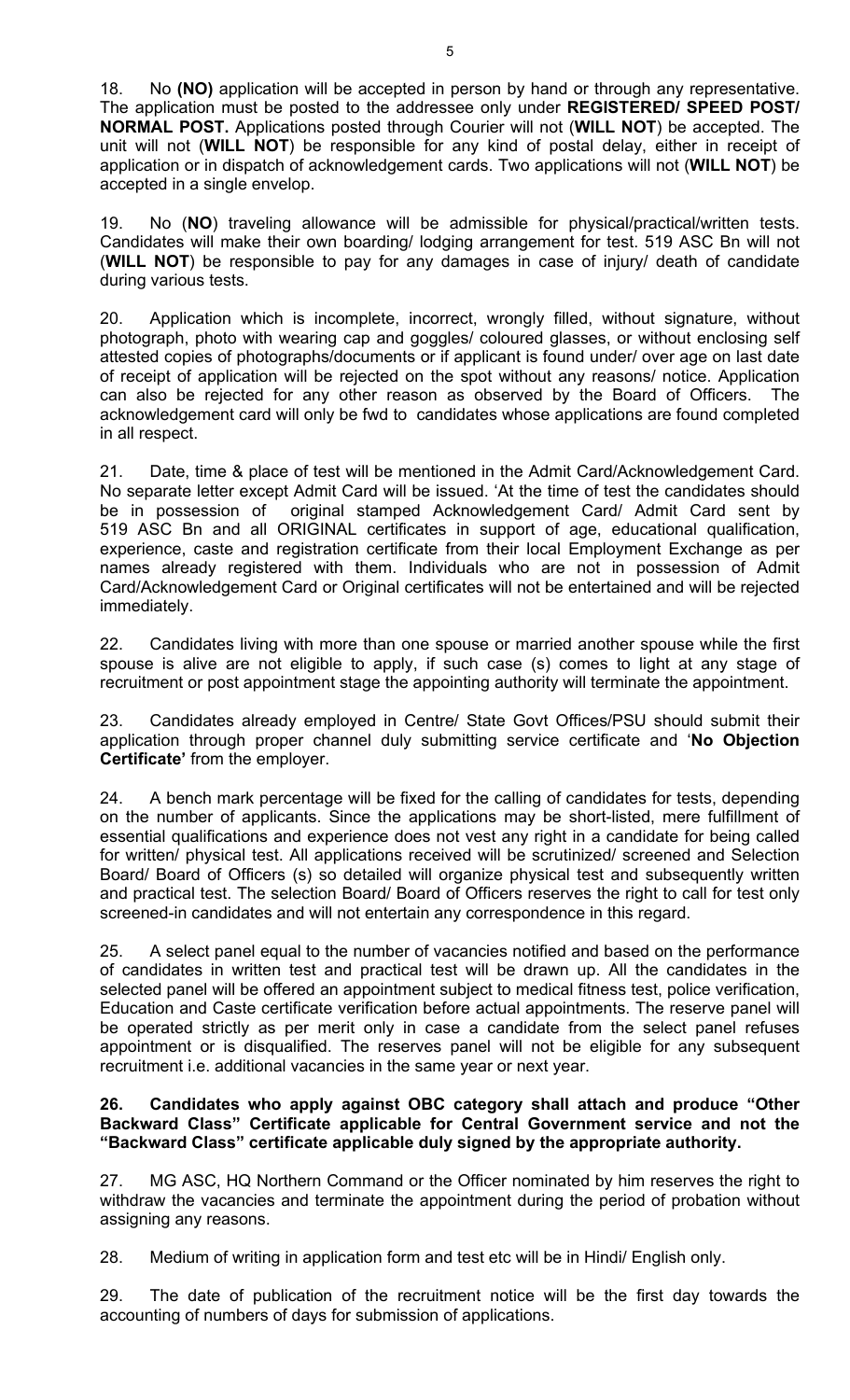30. The recruitment process can be cancelled/ suspended/ postponed without assigning any specific reasons. The decision of Appointing Authority will be final and no (NO) appeal will be entertained. Recruitment will be carried out as per latest amendments and all prevailing Government Rules and Regulations.

31. Any dispute with regard to the recruitment will be subject to jurisdiction of HQ Northern Command.

32. Candidates application will be rejected if "**POST APPLIED FOR**" column & **SELF & FATHER's** name is left blank on the envelope submitted by the candidate alongwith application.

33. SC/OBC candidates who apply against un-reserved post will not be given any age or other concession meant for SC/OBC. Similarly, SC/OBC candidates selected on merit vis-à-vis the general candidates would not be counted towards SC/OBC quota.

34. Ex-Serviceman and Meritorious Sportsmen will be selected first and will occupy the slot of SC/OBC/Gen (UR) i.e. from any category they belong to and will be adjusted horizontally against the particular category as per post based reservation roster. Reservation for rest of the category will be worked out after filling up vacancies for Ex-serviceman and Meritorious Sportsman.

### **WARNING**:-

35. All the candidates are warned to be careful from self styled agents/touts and also requested to report the same to the MG ASC, HQ Northern Command or the CO 519 ASC Bn or the unit conducting the tests against any malpractice seen/observed by them.

36. Any mis-representation of facts or other details shall invite rejection of candidature and registration of criminal proceedings against such candidate (s).

CO, 519 ASC Bn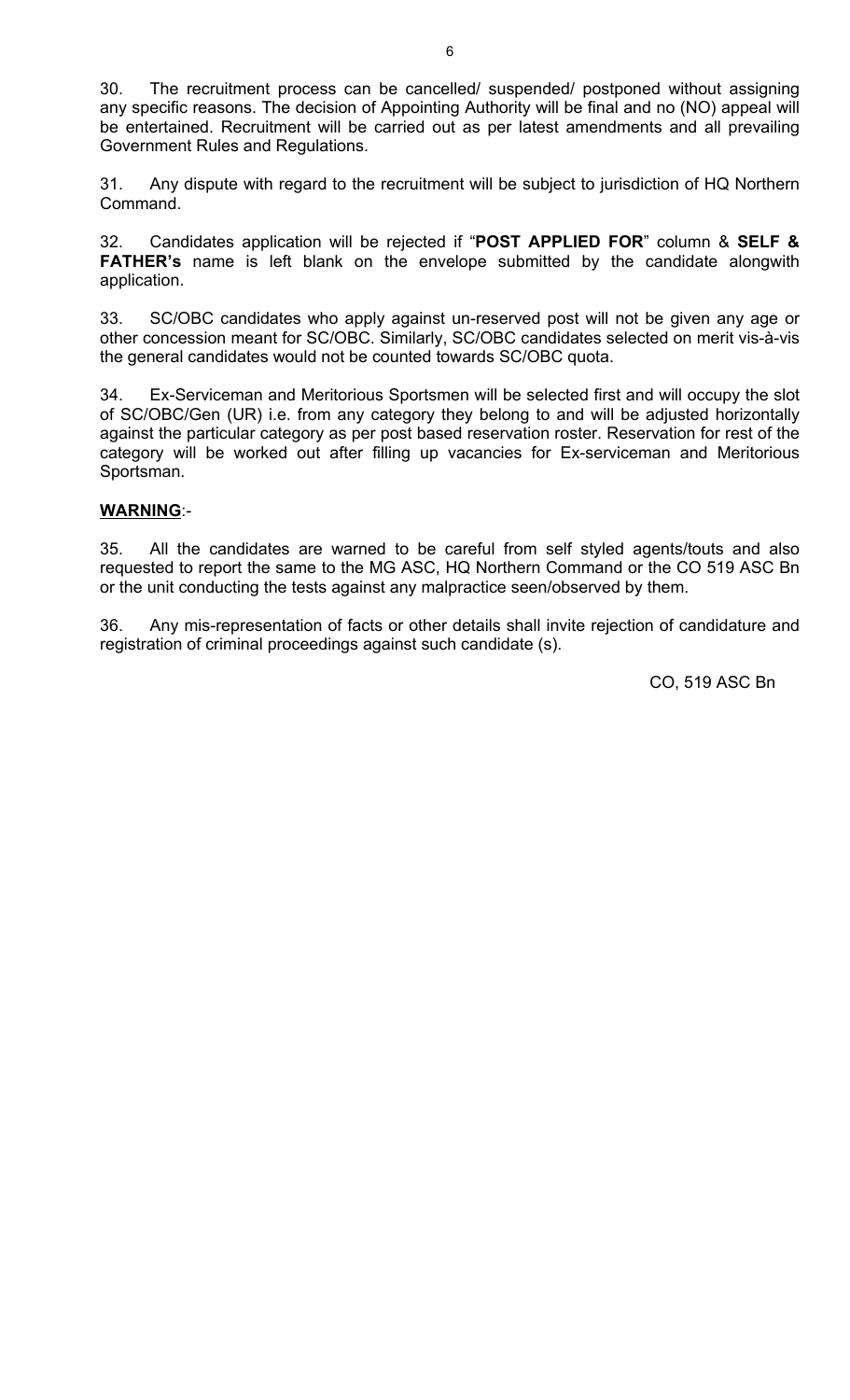### **Annexure - I**

## **FORM OF APPLICATION**

|                  | (Form should be either typed or filled in blue ink ball point pen only)<br><b>APPLICATION FOR THE POST OF LABOURER IN 519 ASC Bn</b>                                                                                                                                                                                    |                                                               |
|------------------|-------------------------------------------------------------------------------------------------------------------------------------------------------------------------------------------------------------------------------------------------------------------------------------------------------------------------|---------------------------------------------------------------|
|                  | (INDUPLICATE)                                                                                                                                                                                                                                                                                                           |                                                               |
| $1_{\cdot}$      |                                                                                                                                                                                                                                                                                                                         | Paste<br>recent<br>passport<br>size<br>coloured<br>photograph |
| 2.               |                                                                                                                                                                                                                                                                                                                         | duly<br>self<br>attested                                      |
| 3.<br>attested). | Date of birth ______________________(As per Birth Certificate & attach photocopy duly self                                                                                                                                                                                                                              |                                                               |
| 4.               | Age as on _____________ for receipt of application (last date of advertisement of                                                                                                                                                                                                                                       |                                                               |
| 5.               |                                                                                                                                                                                                                                                                                                                         |                                                               |
| 6.               | Address for Correspondence:-                                                                                                                                                                                                                                                                                            |                                                               |
|                  |                                                                                                                                                                                                                                                                                                                         |                                                               |
|                  |                                                                                                                                                                                                                                                                                                                         |                                                               |
|                  | State: PIN Code PIN Code                                                                                                                                                                                                                                                                                                |                                                               |
| 7 <sub>1</sub>   | <b>Permanent Address:</b>                                                                                                                                                                                                                                                                                               |                                                               |
|                  |                                                                                                                                                                                                                                                                                                                         |                                                               |
|                  | Tehsil :________________________________District : ______________________________                                                                                                                                                                                                                                       |                                                               |
|                  |                                                                                                                                                                                                                                                                                                                         |                                                               |
| 8.               | For intimation/dispatch of Acknowledgement Card/result of various tests :-                                                                                                                                                                                                                                              |                                                               |
|                  | Email address __________________<br>(a)<br>2.                                                                                                                                                                                                                                                                           |                                                               |
| 9.               | Caste (Gen(UR)/OBC/SC)__________________(Attach photocopy duly self attested).<br>(applicable for OBC/SC candidate only)                                                                                                                                                                                                |                                                               |
| 10.              | Category for which applied: Gen/OBC/SC/ST/Ex-Serviceman/                                                                                                                                                                                                                                                                |                                                               |
| 11.              | Educational Qualification _____________________(attach photocopy duly self attested).                                                                                                                                                                                                                                   |                                                               |
| 12.              | Experience Certificate - Should be proficient in trade work.                                                                                                                                                                                                                                                            |                                                               |
| 13.              | Domicile certificate (Attach photocopy duly self attested).                                                                                                                                                                                                                                                             |                                                               |
| 14.              | I do hereby declare that all particulars furnished by me above are correct and true to the<br>best my knowledge and belief. I understand that in the event of any particulars or information<br>given by me found false or incorrect at any stage my candidature is liable to be rejected or<br>cancelled at any stage. |                                                               |
| 15.              | I also declare that I am not involved in any criminal case pending with Judiciary, my<br>candidature may be rejected or employment terminated straightway at any stage.                                                                                                                                                 |                                                               |
|                  | LEFT HAND THUMB IMPRESSION (For Male)                                                                                                                                                                                                                                                                                   |                                                               |
|                  |                                                                                                                                                                                                                                                                                                                         |                                                               |
| Date:            | 2021                                                                                                                                                                                                                                                                                                                    |                                                               |
|                  | FOR OFFICIAL RECORDS ONLY                                                                                                                                                                                                                                                                                               | (Signature of candidate)                                      |
| 1.               | Received on                                                                                                                                                                                                                                                                                                             |                                                               |
| 2.               | Accepted/Rejected: National Accepted Accepted Accepted 3                                                                                                                                                                                                                                                                |                                                               |
| 3.               | Reason for rejection: Underage/Overage/Incomplete documents/any other reasons to                                                                                                                                                                                                                                        |                                                               |
| 4.               |                                                                                                                                                                                                                                                                                                                         |                                                               |
| 5.               |                                                                                                                                                                                                                                                                                                                         |                                                               |
|                  |                                                                                                                                                                                                                                                                                                                         |                                                               |

Presiding Officer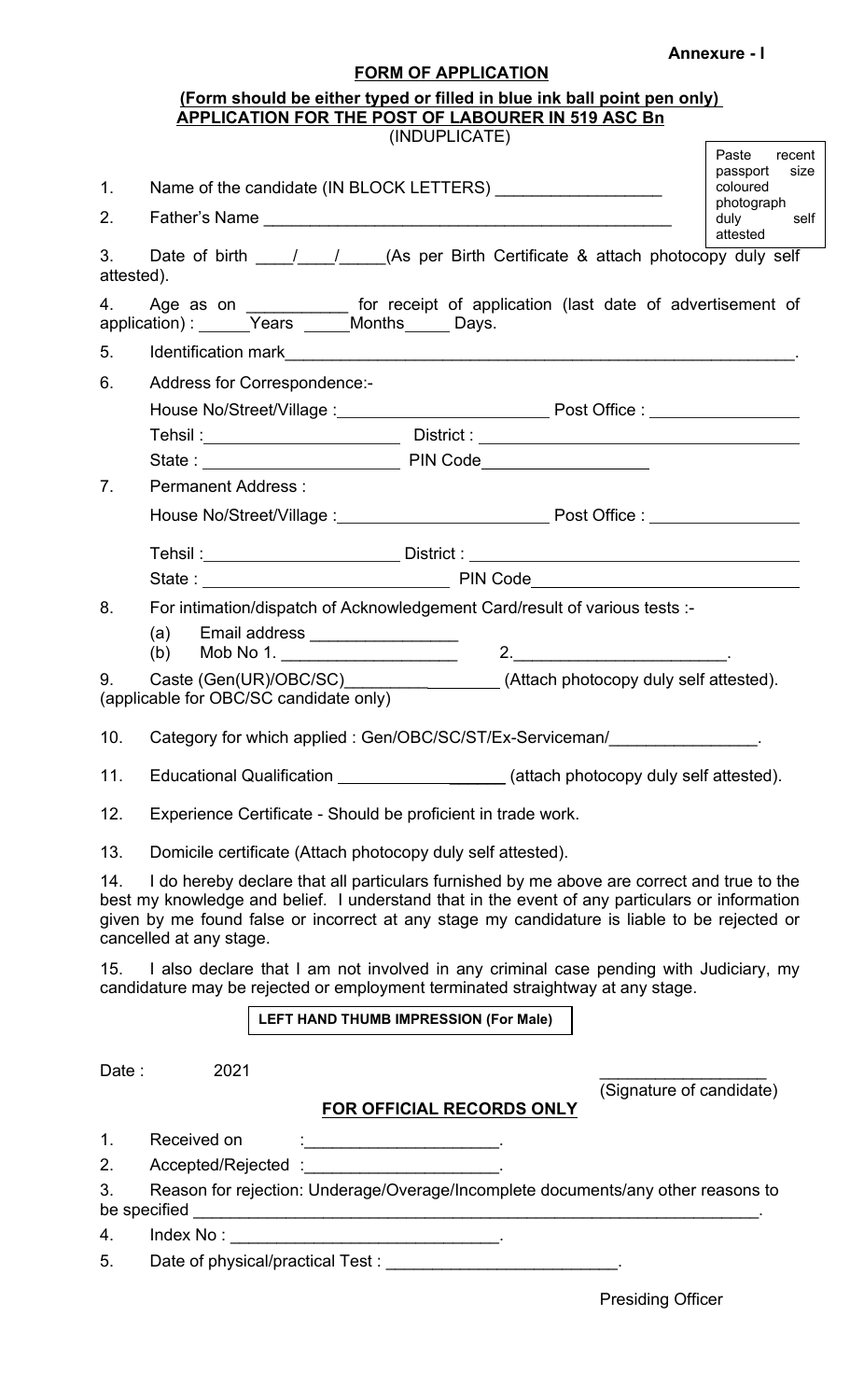**Annexure - II**

### **ACKNOWLEDGEMENT/ ADMIT CARD**

### **(Form should be filled either typed or blue ink ball point pen only) (IN DUPLICATE)**

|                | TO BE FILLED IN BY CANDIDATE                                                                                                                                                                              | Paste<br>recent<br>size<br>passport |
|----------------|-----------------------------------------------------------------------------------------------------------------------------------------------------------------------------------------------------------|-------------------------------------|
| $\mathbf{1}$ . |                                                                                                                                                                                                           | coloured<br>photograph<br>duly      |
| 2.             |                                                                                                                                                                                                           | self attested                       |
| 3.             |                                                                                                                                                                                                           |                                     |
| 4.             |                                                                                                                                                                                                           |                                     |
| 5.             | Category: OBC/SC/Gen (UR)/Ex-Servicemen __________________                                                                                                                                                |                                     |
|                |                                                                                                                                                                                                           |                                     |
|                |                                                                                                                                                                                                           |                                     |
|                |                                                                                                                                                                                                           |                                     |
|                |                                                                                                                                                                                                           |                                     |
|                | PIN Code _________________________                                                                                                                                                                        |                                     |
| 8.             | <b>Note</b> :- Certified that the above details are correct and filled by me.<br>LEFT HAND THUMB IMPRESSION (FOR MALE)                                                                                    | (Signature of Candidate)            |
|                | FOR OFFICIAL USE (NOT TO BE FILLED BY THE CANDIDATE)                                                                                                                                                      |                                     |
| 9.             |                                                                                                                                                                                                           |                                     |
| 10.            | Date and Time of Physical/ Practical/ Written Test _____________________________                                                                                                                          |                                     |
| 11.            | Venue of Physical/Practical/ Written Test - Reception Centre (Recruitment Cell) of<br>519 ASC Bn, Pattan, District Baramulla, Jammu & Kashmir.                                                            |                                     |
| 12.            | Candidate should report to above venue at __________________________ hrs on __________<br>alongwith the ORIGINAL documents/ certificates as mentioned in Para 14 (How to Apply) of<br>this advertisement. |                                     |
| 13.            | Production of this letter in original is mandatory for entry which will be denied in case<br>not produced or reported late on above given date & time.                                                    |                                     |
|                |                                                                                                                                                                                                           | (Signature of Presiding Officer)    |

Chest No. (To be filled on reporting of individual)